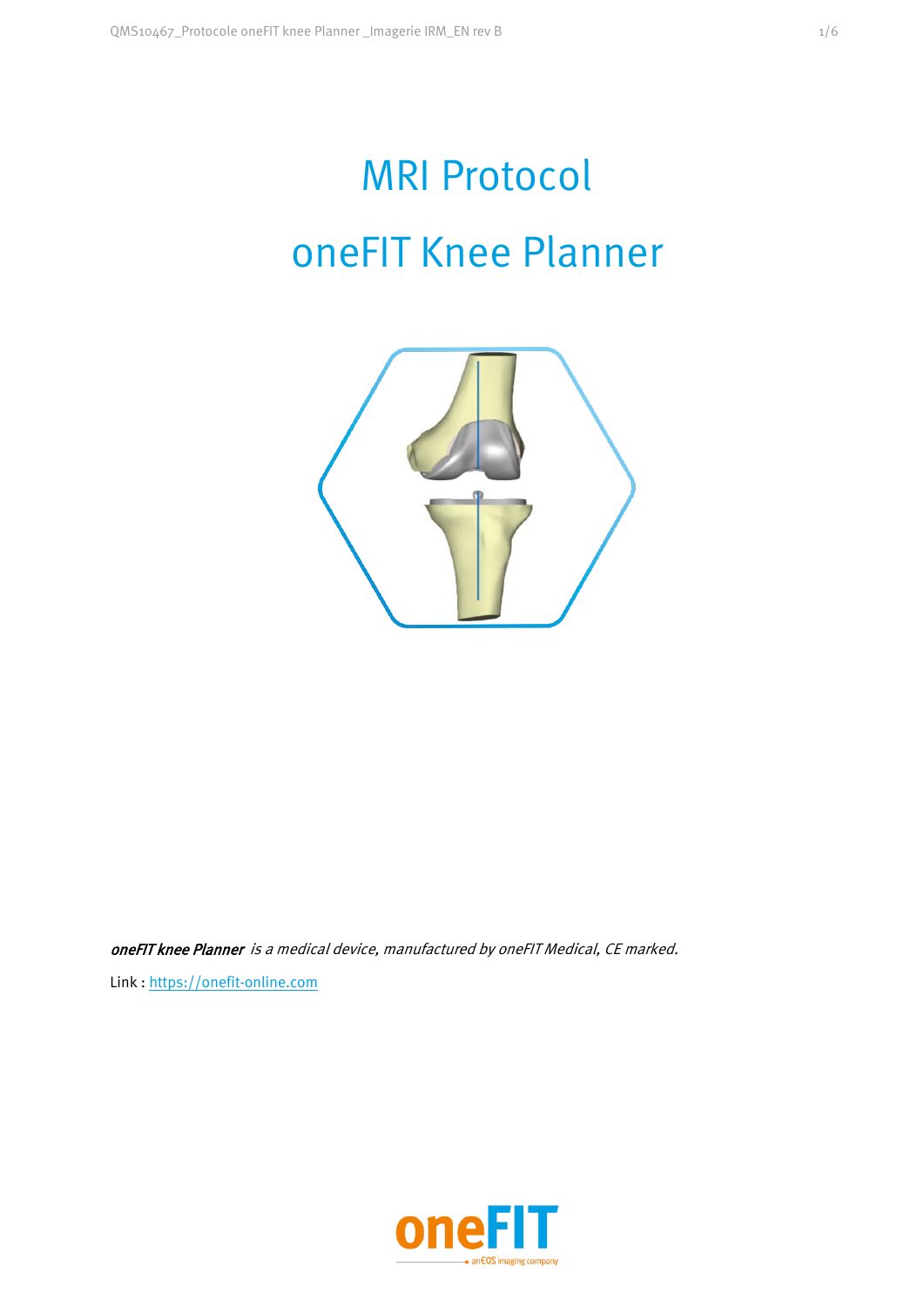## MRI Acquisition for oneFIT Knee Planner

This document contains the parameters and conditions to follow in order to obtain the desired quality of MRI images. These images are used to design a 3D model reconstruction of the knee joint in order to realize personalized guides for the total knee replacement surgery.

## **Prerequisite**

MRI system 1.5T or higher.

## Contraindications :

Patients with material in the lower limbs to avoid artifacts

## **1. General overview**

We'd like to focus on the knee joint cartilage visualization, which is our main region of interest for the 3D model reconstruction.

Here are the general requirements to apply to each patient's scan:

- $\circ$  The patient does not move during the whole exam (if necessary stabilize the leg);
- o The 3 regions of interest to scan are:
	- Hip
	- Knee
	- Ankle

Fig. 1 Regions of interest



- $\circ$  An amount of 4 scans are performed: one for the knee with **high definition (HD)** parameters and dedicated knee coil, one for each region of interest with low resolution (LR) parameters and body coil.
- o The LR areas are scanned successively with the same coordinate system.
- o Slices are parallel or perpendicular to the table. No oblique scan.
- o Name the protocol "Protocol OneFit".
- o We suggest to perform a long leg X-rays in addition (it allows to check long axis)

## **2. Region of interest**

We'd like to visualize the 3 anatomical areas with different levels of resolution and orientation. The acquisition of these areas is necessary to define the coordinate system for the implant positioning and to realize the customized guide.

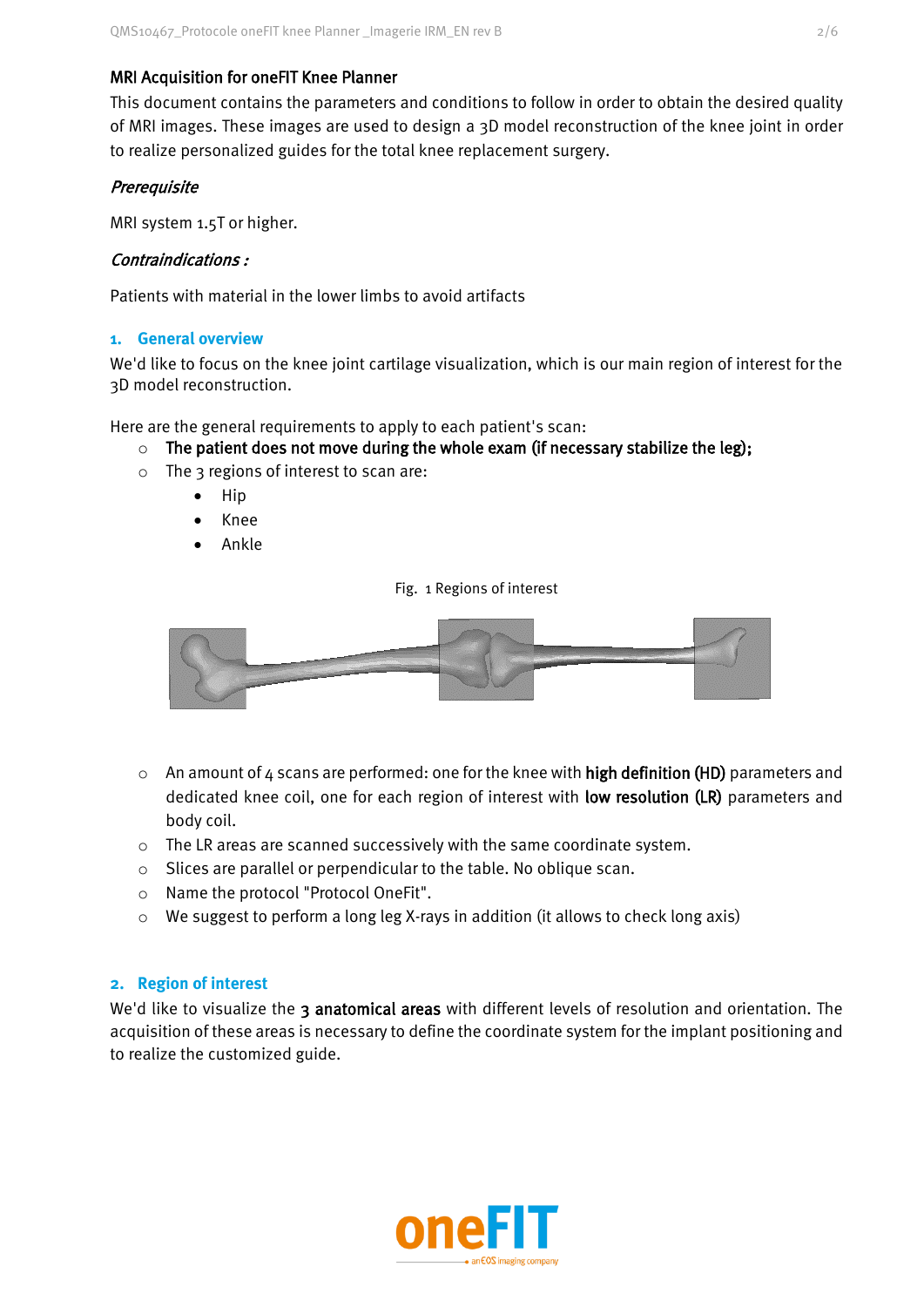## The detailed areas to cover are:

## **2.1 Knee**

Scan the knee over 10cm on each side of the joint line. We want to see the entire anatomy of the bones in the joint: condyles, epicondyles and tibial tuberosity.



For the 3D High Resolution Knee we'd like to obtain these image characteristics:

- Black bone;
- Bright white cartilage;
- Well defined cartilage.









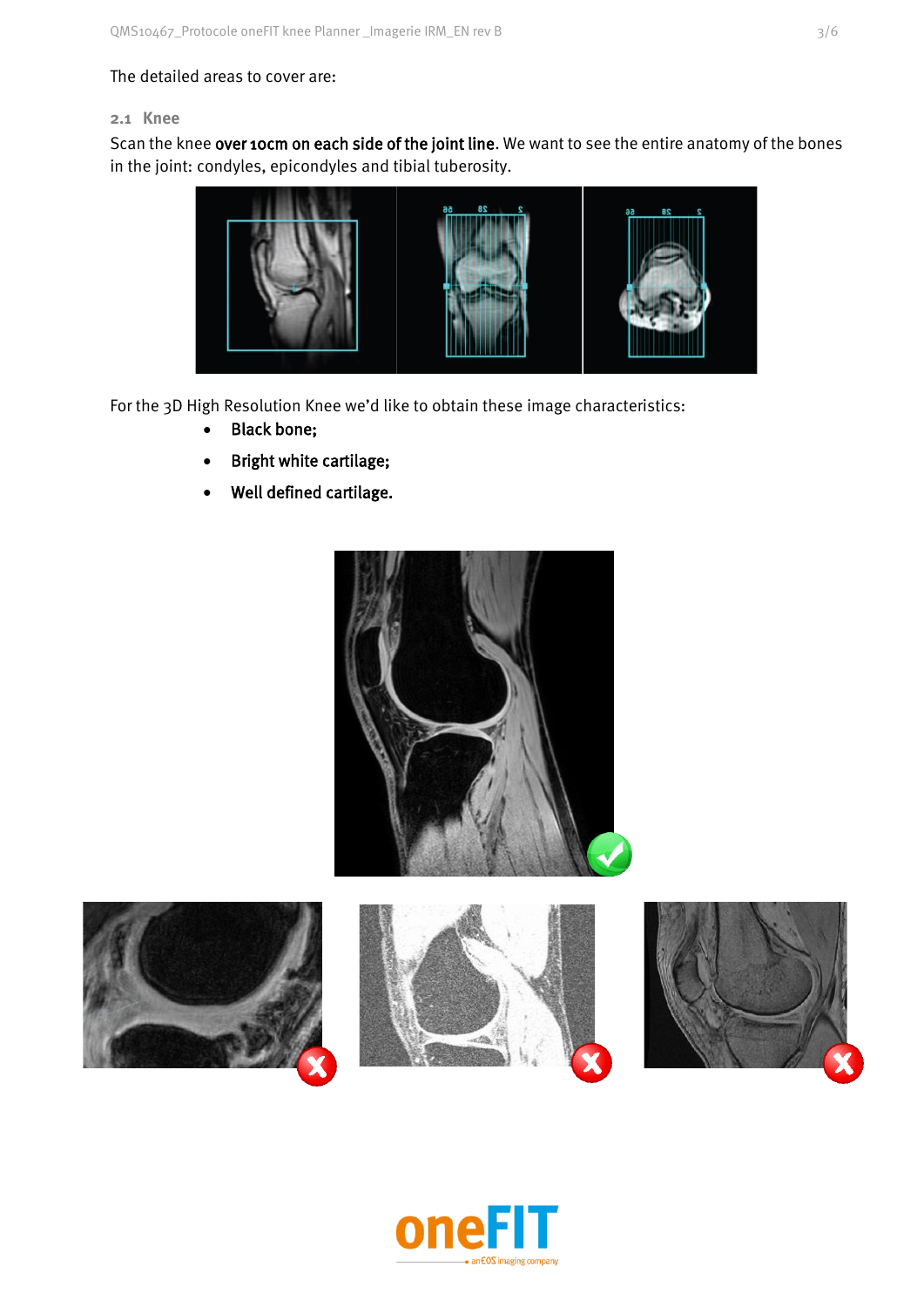## **2.2 Ankle**

Scan from the heel to the distal end of the tibia (10cm above the ankle). We must see the malleoli



## **2.3 Hip**

Scan the entire femoral head.



## **3. Scanning sequences**

The acquisitions are made only on the leg needing the surgery; the other leg should be as far as possible. Place the patient so that the desired leg is at the isocenter.

A dedicated knee coil should be used in the majority of cases, the apex of the patella in its center. If phased array or flex type of coils, it must be positioned so the seams are posterior.

## The scanning order is: Knee HD // Knee LR  $\rightarrow$  Malleoli LR  $\rightarrow$  Hip LR

The origin of the coordinate (HD and LR) is centered on the knee; the landmark on the apex of the patella. Between Low Resolution scans, the coordinate system stay the same, it must not be reset. Use a localizer to find the regions of interest. If Knee coil has not to be removed after the HR scan do not reset the coordinate system. The **patient must not move** between scans. It's recommended to use shimming.

## **3.1 High Definition HD**

Use a 3D T1 spoiled gradient sequence, with fat saturation and/or water excitation, and the following parameters:

- o Sagittal plane;
- $\circ$  Slice thickness is 1mm (acquisition of 2mm slices are possible if interpolated to 1mm);
- o Contiguous slices, no spacing;
- $\circ$  Acquisition matrix of 256\*256; reconstruction matrix of 512\*512;
- o Field of view (FOV) is 200mm;
- o TR is T1 weighted, close to 20ms;
- o TE is "in phase", close to 7ms;

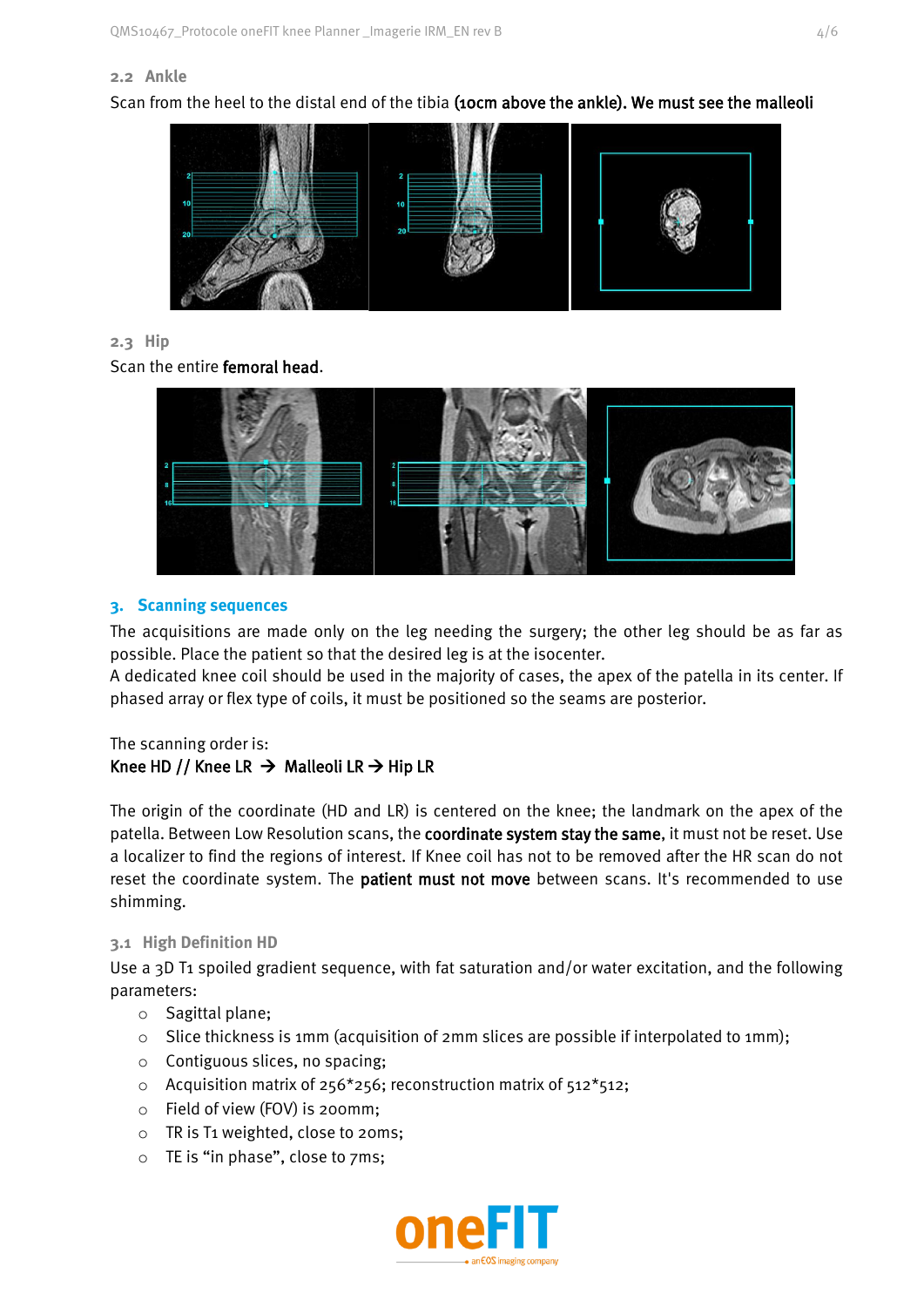- o Flip angle is close to 15°;
- o The complete heads of the knee joint bones are visible on 100 to 130 slices;
- o Only use the options described in the table below.

| Manufacturer      | <b>GE</b>                                                                 | <b>Philips</b>                                                                         | <b>Siemens</b>                                                                                                               | Toshiba                                               | Hitachi                                                                    |  |  |
|-------------------|---------------------------------------------------------------------------|----------------------------------------------------------------------------------------|------------------------------------------------------------------------------------------------------------------------------|-------------------------------------------------------|----------------------------------------------------------------------------|--|--|
| Sequence          | 3D T1 Vascular<br><b>Fast TOF SPGR</b>                                    | 3D T <sub>1</sub><br><b>WATSc FFE</b>                                                  | 3D T1 VIBE                                                                                                                   | 3D T <sub>1</sub> RF<br>Spoiled FE                    | 3D T1 RSSG                                                                 |  |  |
| <b>Flip Angle</b> | $12 - 15$                                                                 | $15 - 20$                                                                              | $10 - 15$                                                                                                                    | $10 - 15$                                             | $15 - 20$                                                                  |  |  |
| <b>Bandwidth</b>  | ~20                                                                       | Valeur par<br>défaut                                                                   | 130-180                                                                                                                      | Valeur par<br>défaut                                  | ~10                                                                        |  |  |
| <b>Options</b>    | <b>PURE</b><br>Zip 512, ZIP 2<br>Whole gradient<br>mode<br><b>Fat Sat</b> | <b>CLEAR</b><br>$\blacksquare$<br>$\overline{\phantom{a}}$<br>$\blacksquare$<br>ProSet | Prescan<br>Normalize<br>Interpolation ON<br>Normal gradient<br>mode<br>Distorsion<br>correction<br><b>WE</b><br>Weak Fat Sat | Fine ON<br>$\blacksquare$<br><b>Strong Fat</b><br>Sat | Naturally<br><b>Truncation ON</b><br>$\overline{\phantom{a}}$<br><b>WE</b> |  |  |
| <b>Averages</b>   | Antenne 8-channel ou plus : 1<br>Antenne flex: 2                          |                                                                                        |                                                                                                                              |                                                       |                                                                            |  |  |
|                   | Antenne corps: 3                                                          |                                                                                        |                                                                                                                              |                                                       |                                                                            |  |  |

## Table 1: HD specific MRI parameters

## **3.2 Low Resolution LR**

## Knee/Ankle/Hip common parameters:

- o Slice thickness from 4 to 6mm;
- o Spacing between slices is 2mm;
- o Acquisition matrix of 256\*256, no reconstruction;
- o Region of interest visible on 20 slices;
- o "In phase" TE.

## Knee

Initialize the coordinate system on the patella apex. Use the same sequence as in HD, but with the modifications above and a 260mm FOV.

## Ankle

Do not reset the coordinate system.

Use a 2D T1 fast spin echo sequence with above parameters and:

- o Axial plane;
- o 360 mm FOV;
- o T1 weighted TR;
- o No saturation.
- o Pas de saturation.